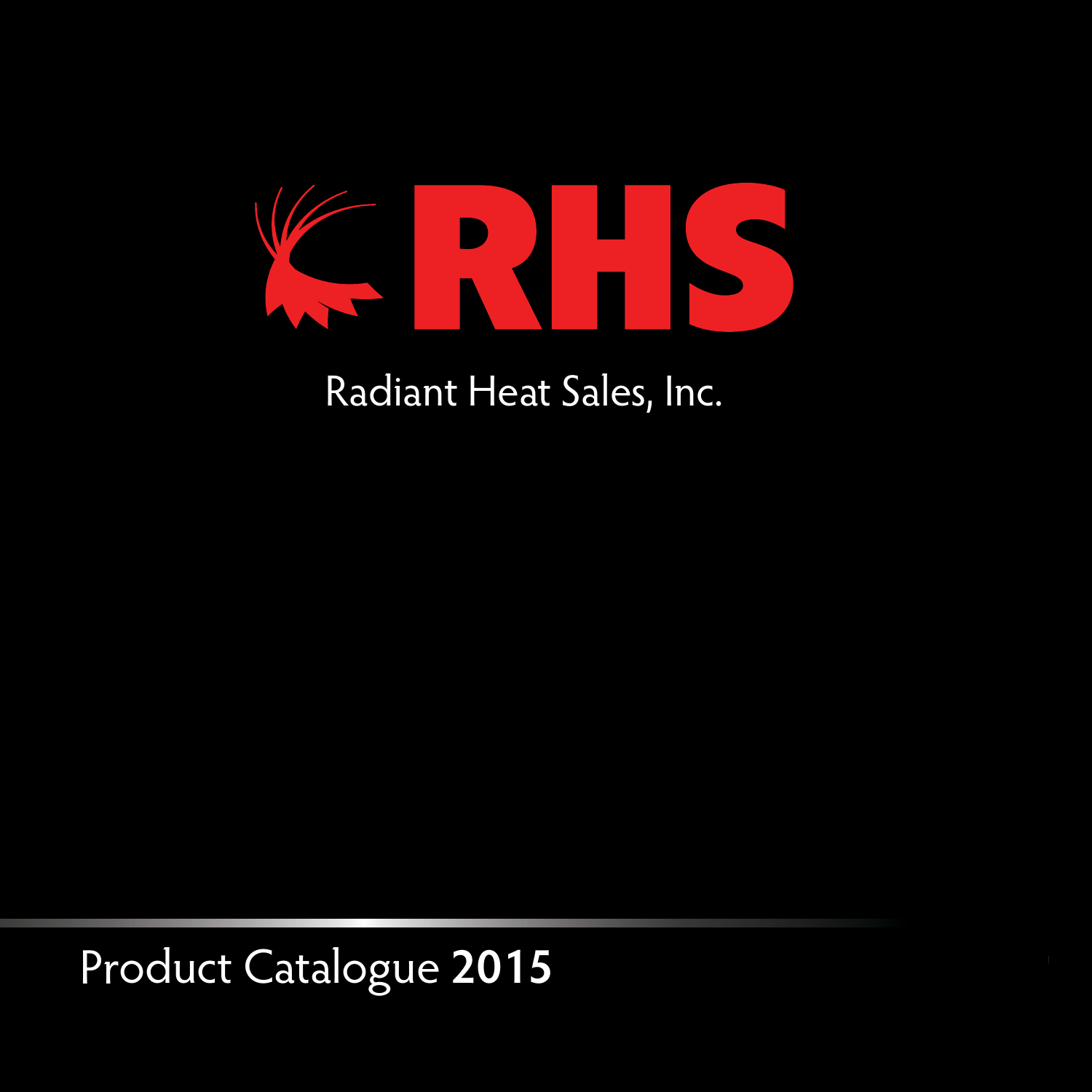#### **Company**

RHS has been in existence since 1982, and has been a world leader in heating applications, from floor heating systems to roof and gutter deicing /snow melting mats.

RHS is a manufacturer of roof heating systems that removes snow, ice and icicles from both residential and commercial roofs and gutters.

**Radiant Heat Sales, Inc.**

**www.rhsusa.net 25 Wareham Street Middleboro, MA 02346-1045 Phone: (774) 406-0234 Fax: (508) 946-9587**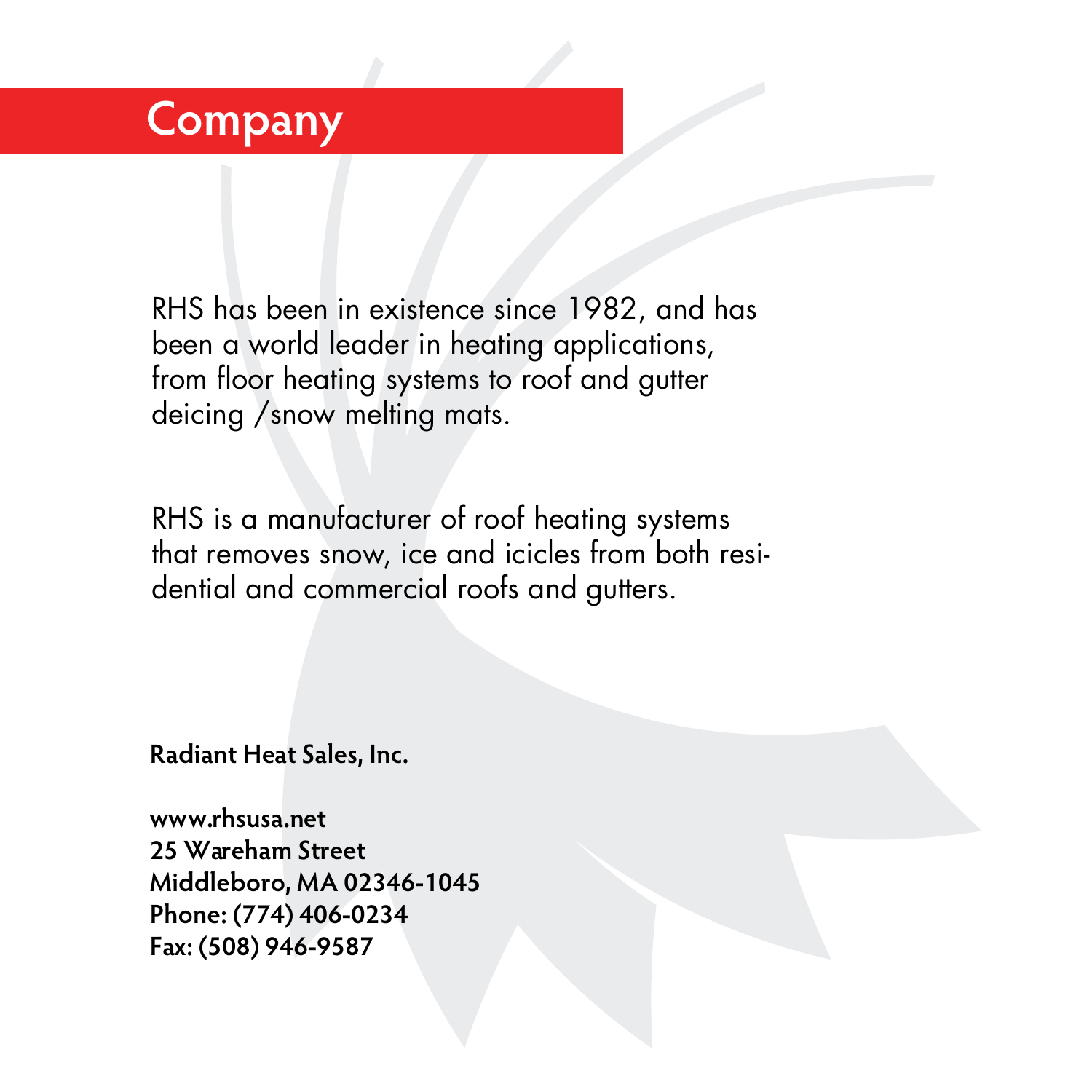### **Contents**

- **Residential Roofs 01**
- **Commercial Roofs 02**
- **Walkways & Driveways 03**
- **Snow Melt Mats & Carpets 05**
	- **Radiant Heated Floors 06**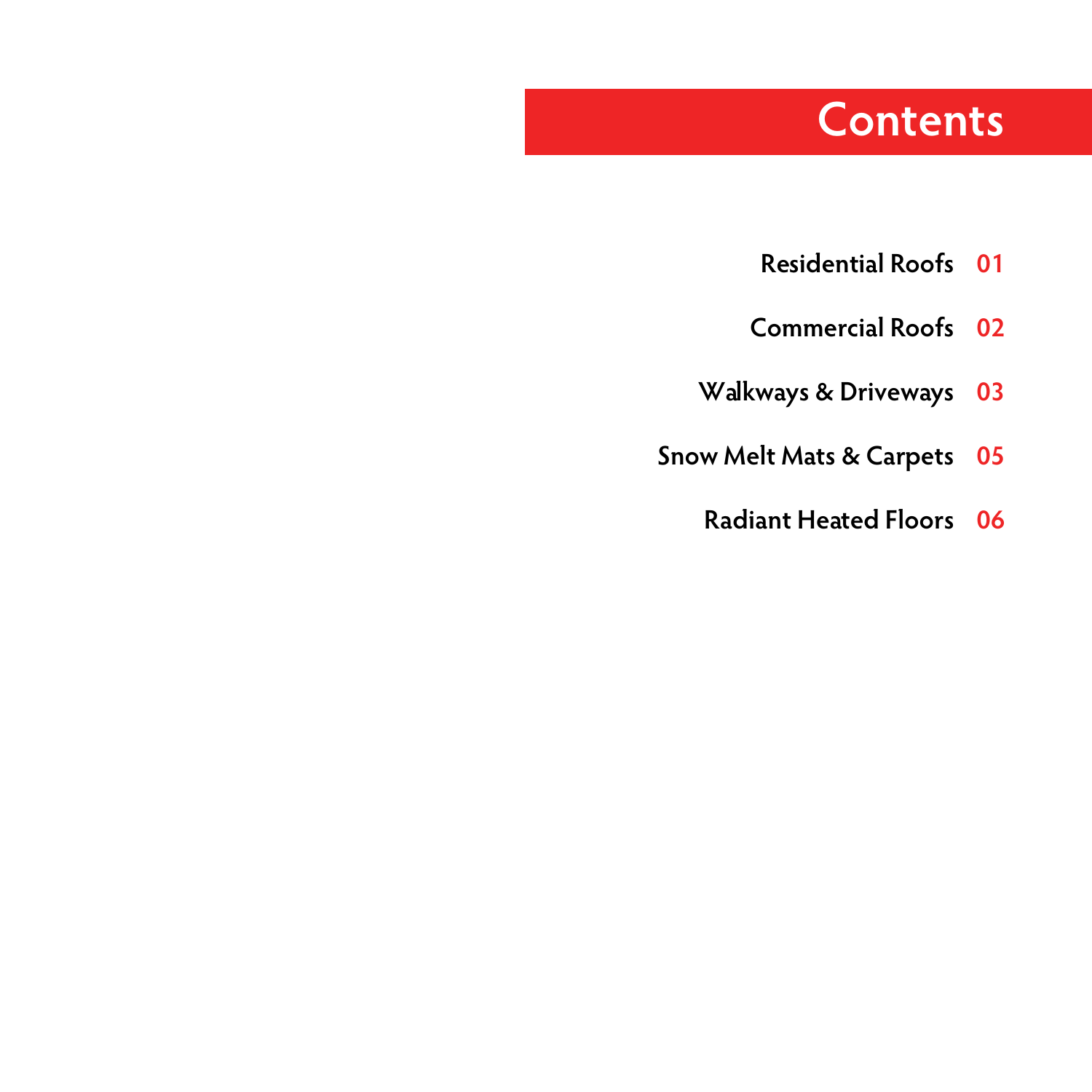## **Residential Roofs**







#### **Heated Roof System**

- Custom manufactured to customer's request.
- Mats come pre-wired or may be hard wired  $(110v, 220v)$
- No UGLY zig zag cables
- Mats can be installed in valleys.
- Mats melt snow on contact.
- Made in USA

#### **Heated Asphalt Shingle**

- Peal & stick installation
- Custom manufactured to customer's request.  $\bullet$
- Mats come pre-wired or may be hard wired . (110v or 220v)
- No UGLY zigzag cables  $\bullet$
- Great for existing asphalt roofs
- Mats melt snow at a rate of 2" per hour.
- Made in USA

#### **Heated Gutter Mats**

- 4" wide gutters
- 6" wide gutters
- Peal & stick installation
- Melts snow and ice on contact
- Made in USA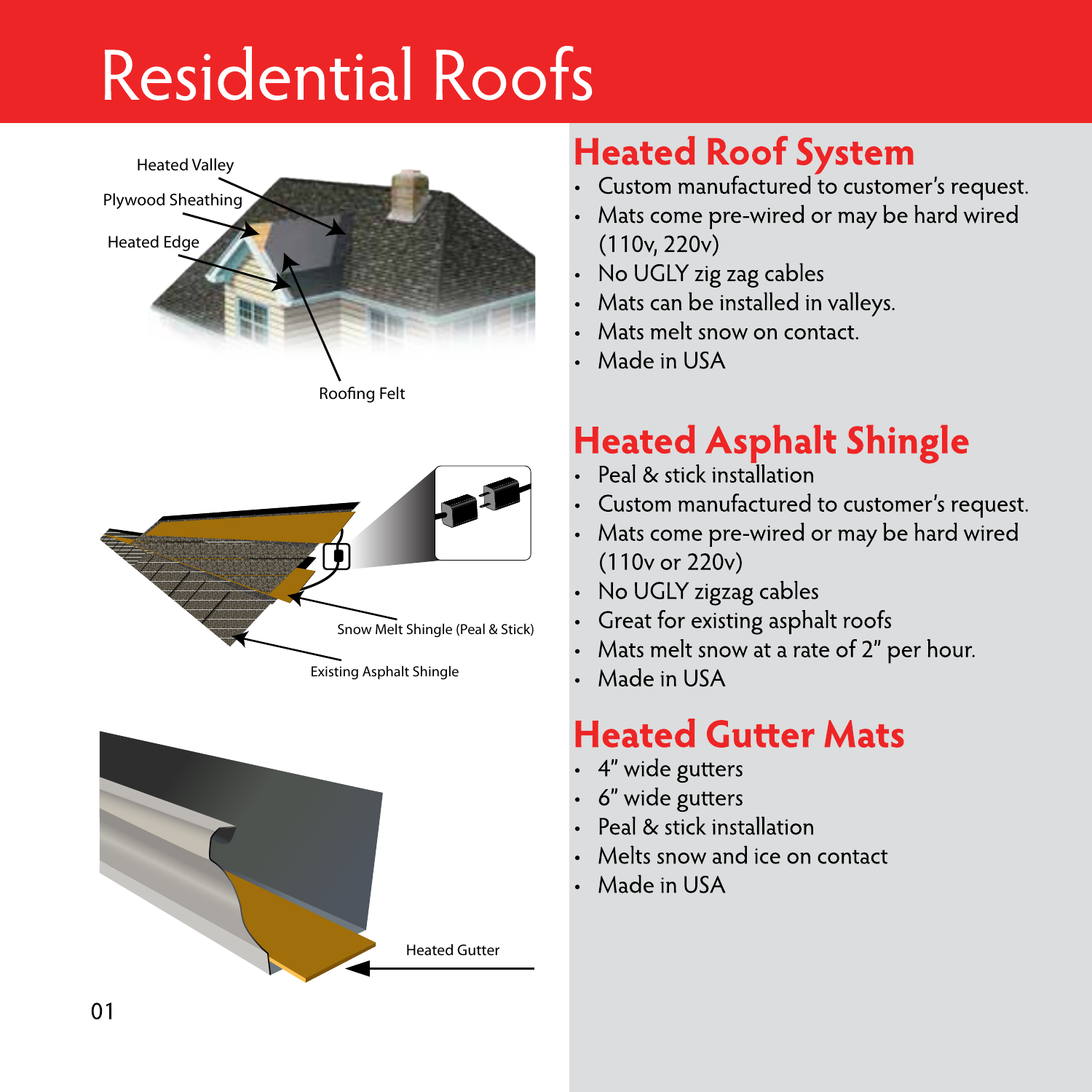# **Commercial Roofs**

#### **Heated Flat Roof System**

- Custom manufactured to customer's request.
- Mats come pre-wired or may be hard wired
- Mats can be installed in valleys.
- Mats melt snow at a rate of 2" per hour.
- Made in USA



### **Heated Roof Drains**

- Any size drain
- New or existing roofs
- Easy to install
- Melts snow and ice on contact
- Made in USA

### **Heated Gutter Mats**

- 4" wide gutters
- 6" wide gutters
- Peal & stick installation
- Melts snow and ice on contact
- Made in USA

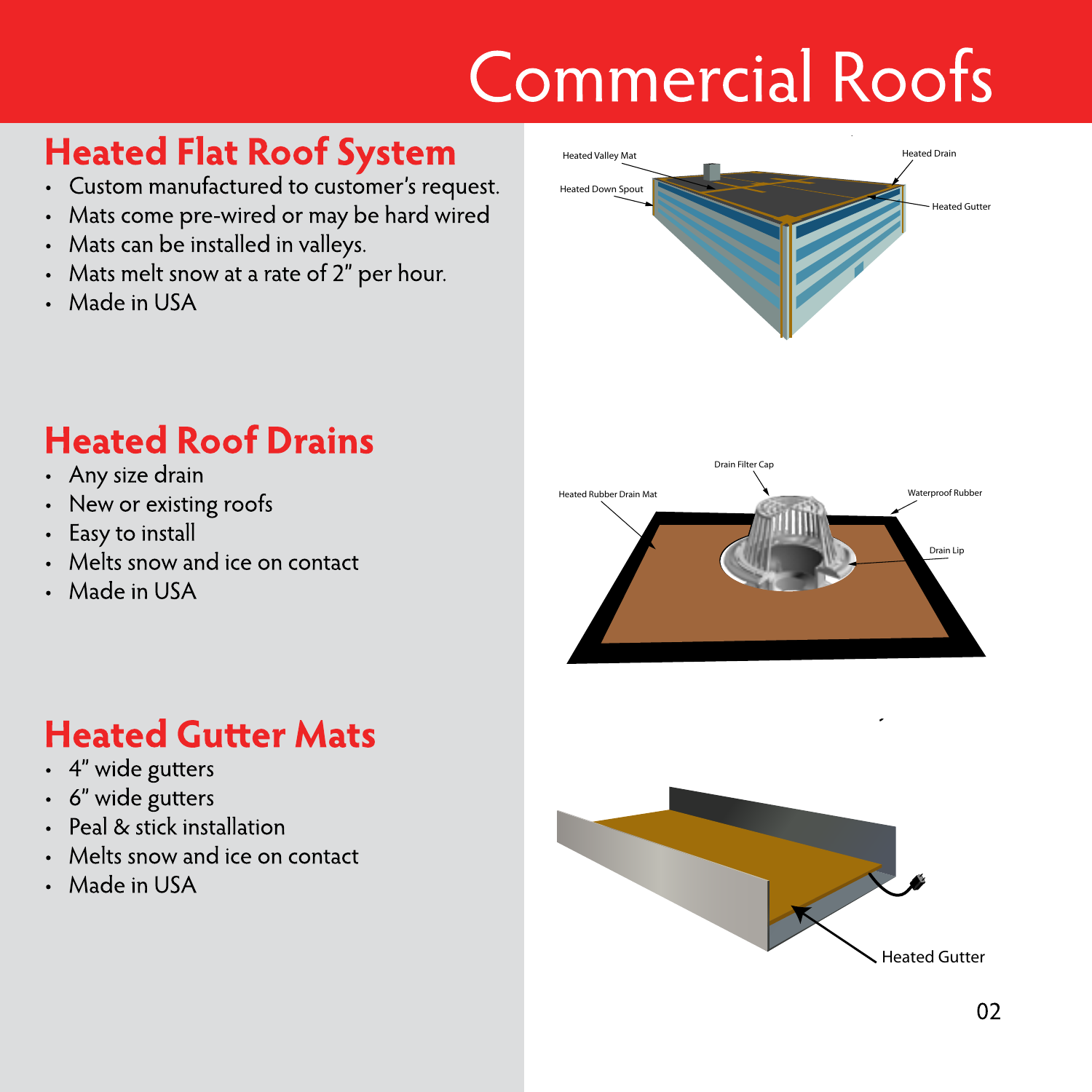## **Walkways & Driveways**

![](_page_5_Figure_1.jpeg)

#### **Snow / Ice Melting Systems**

- Custom manufactured to customer's request.
- Mats come pre-wired or may be hard wired  $(110v, 220v)$
- Mats can be installed under bricks, pavers, asphalt, poured concrete and more.
- Mats can melt snow at a rate of 2" per hour.
- Automatic sensor
- Made in USA

RHS has been a leader in the development of heated walkways and driveways systems to melt snow and ice which can cause bodily harm if not properly removed. Our newest and much improved walkway and driveway heated mat systems are easier to install,

can be used in more diverse mediums such as but not limited to poured concrete, asphalt, under bricks, pavers, natural stone and much more. Perfect for both residential, commercial and industrial applications.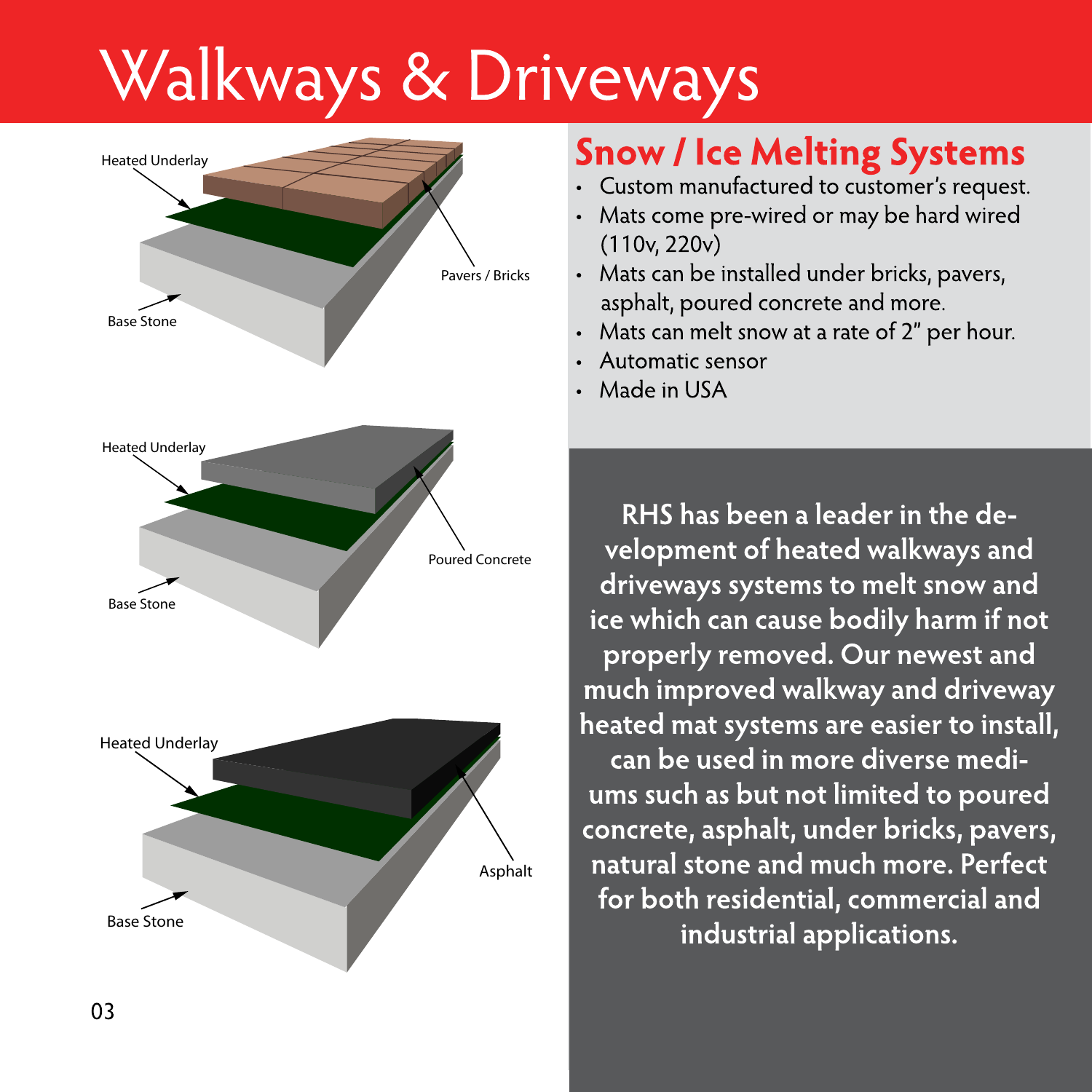![](_page_6_Picture_0.jpeg)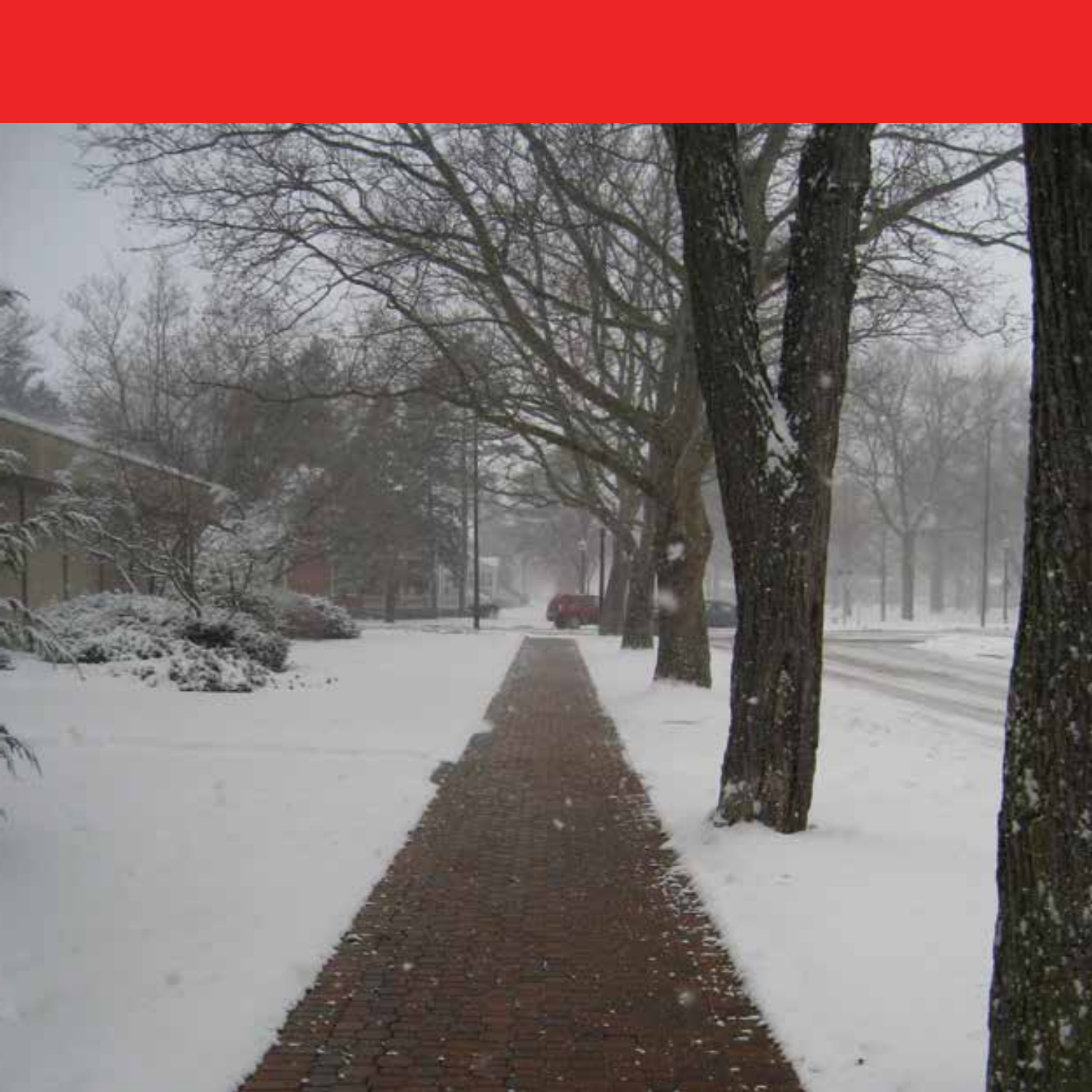## **Snow Melt Mats & Carpets**

![](_page_7_Figure_1.jpeg)

#### **SNOW MELT SYSTEMS**

- No harmful chemicals or salts needed
- Just unroll and plug in
- Made to order any size
- Melts snow at a rate of 2" per hour
- Slip resistant
- Made to leave outdoors all winter
- Made in USA

#### **RADIANT HEATED FLOORS**

RHS radiant floor heat system is designed for a wide variety of floor types.

- **Floating Floors**
- Tile / Stone
- **Engineered Wood**
- PVC / Vinyl  $\bullet$
- **Polished Concrete**
- **Terrazzo**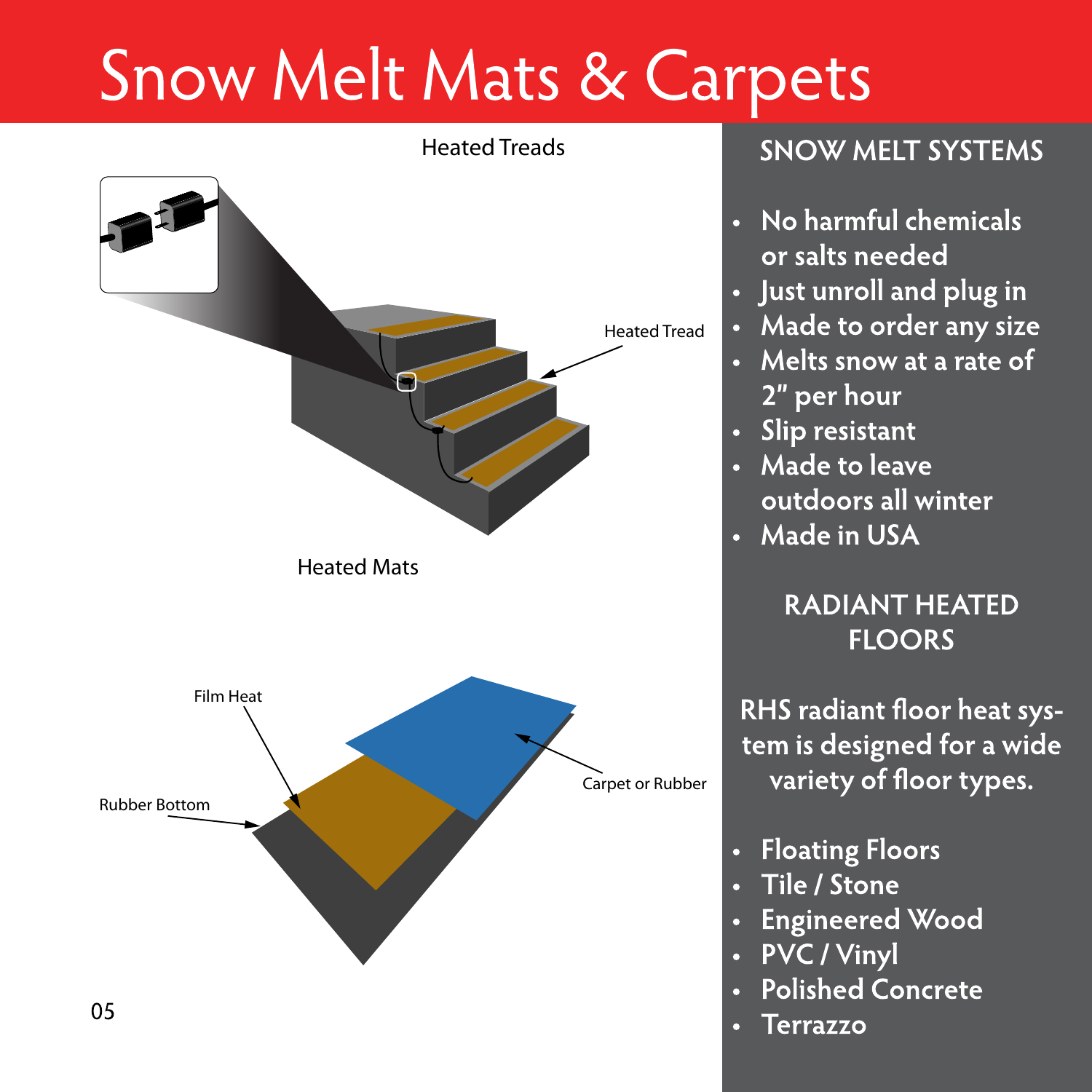### **Radiant Heated Floors**

### Electric Radiant Floor Heat System

![](_page_8_Figure_2.jpeg)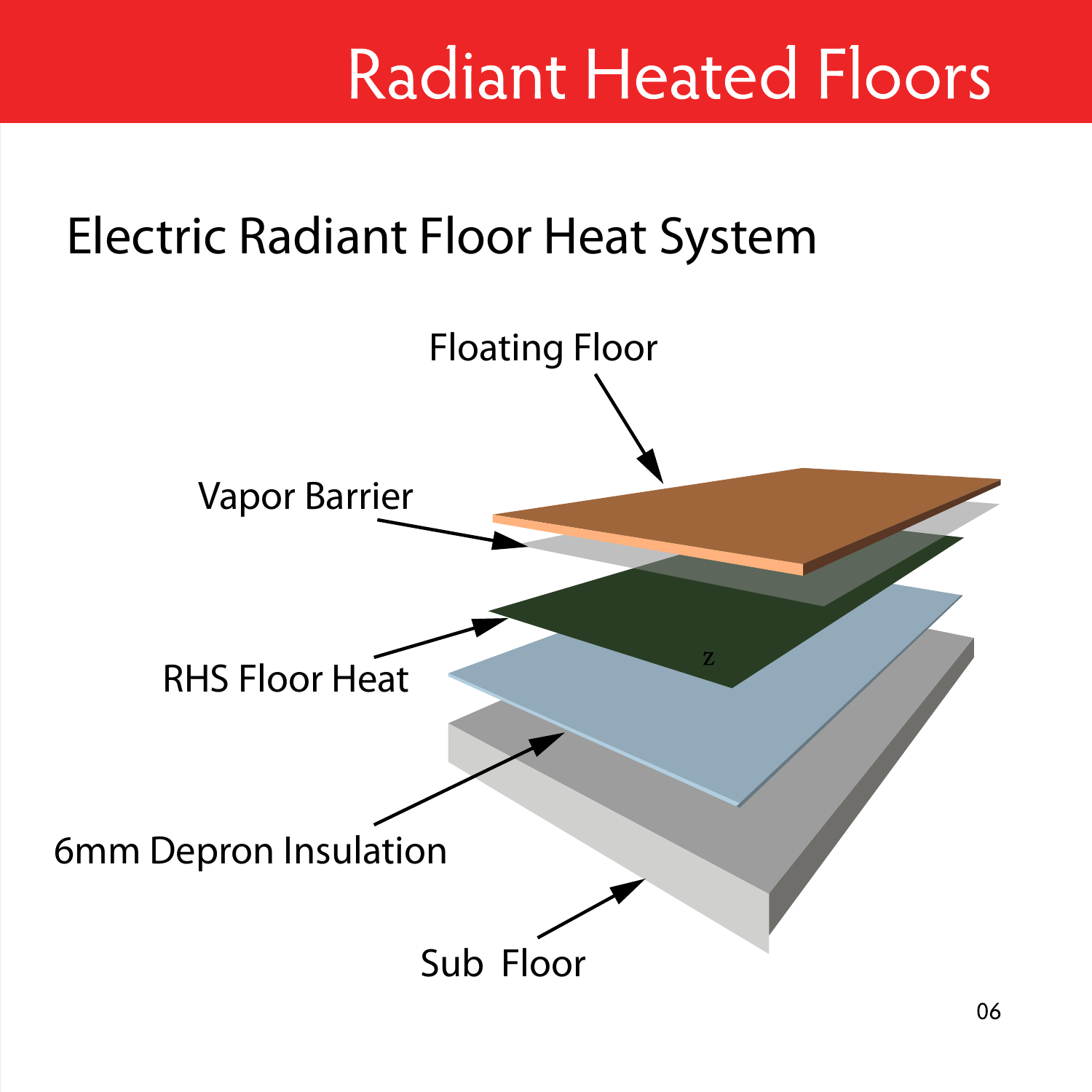![](_page_9_Picture_0.jpeg)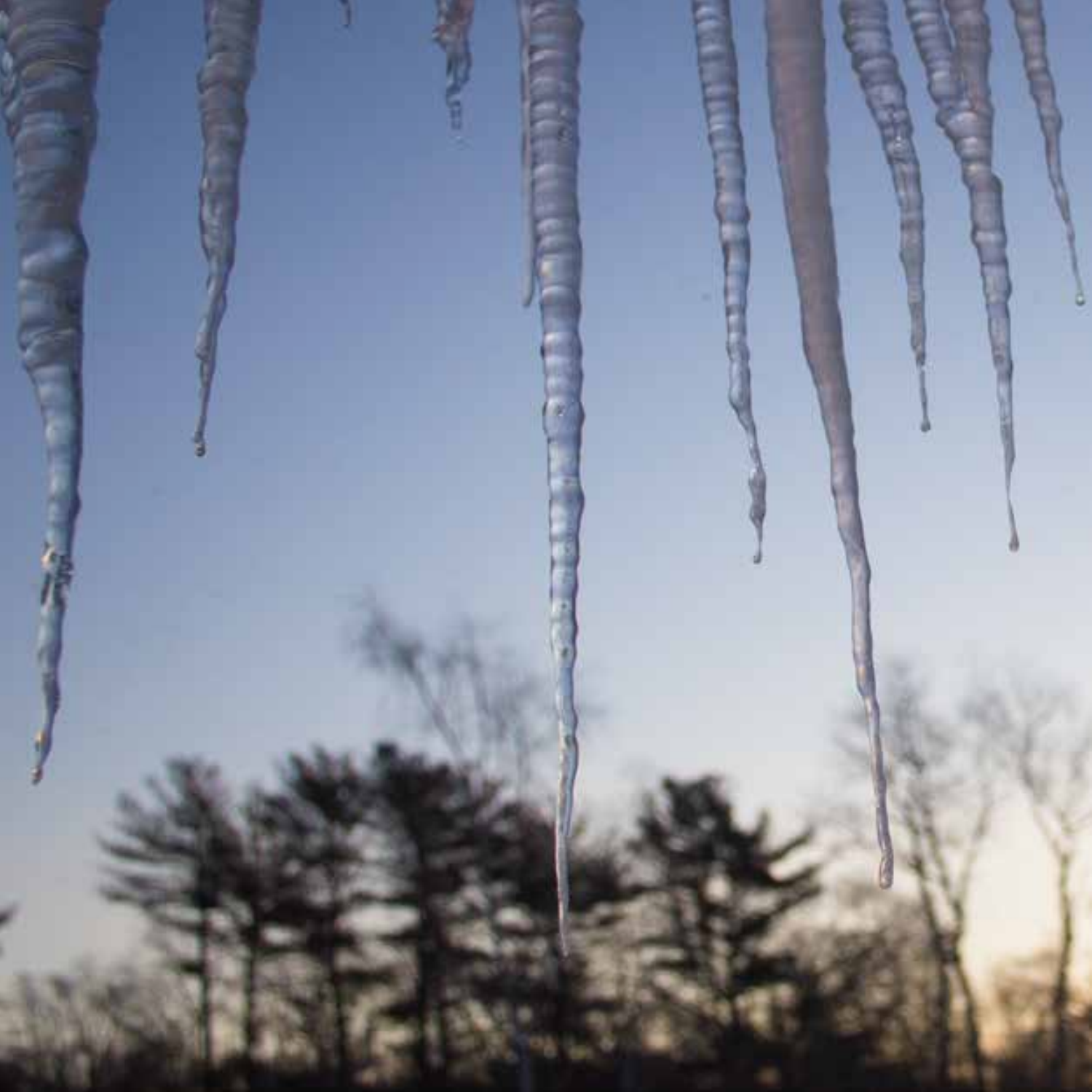![](_page_10_Picture_0.jpeg)